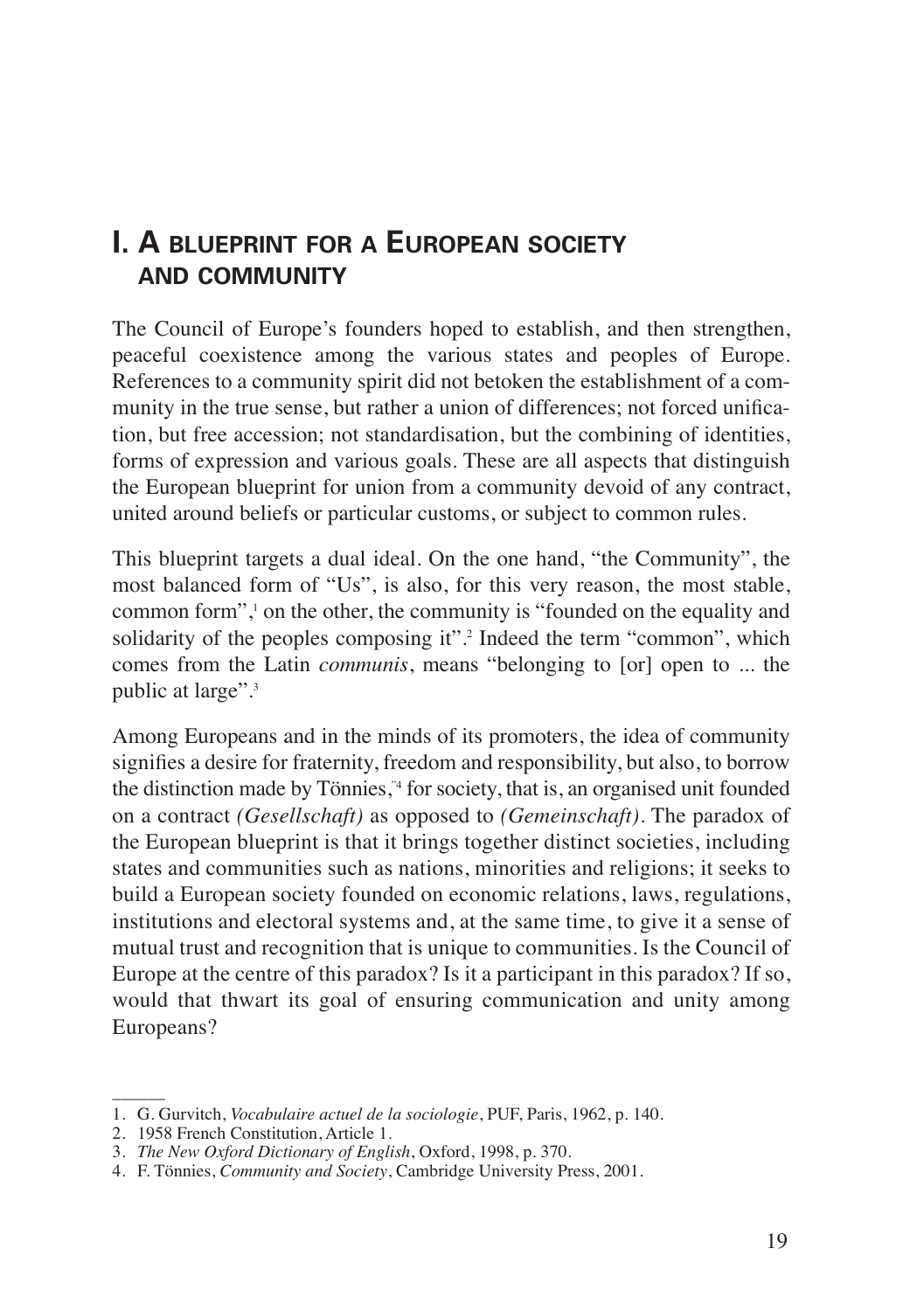Some observers and analysts take the view that human society holds together thanks to various structures and forces covered by the term "social capital". Forging ties and instigating dialogue in the hope of reducing the risks of conflict cannot be achieved by decree, but must take place gradually. On what foundations? On the one hand, we have history and its painful memories, with traces of former conflicts and tensions between different identities, symbolic territories and heritages. On the other, we have cultural, spiritual and philosophical values and movements that unite Europeans, and creative interactions in centres of culture and innovation, the product of which spreads beyond political boundaries and often provides common references. Perhaps this apparently paradoxical combination is in fact a fabulous asset.

If it is possible to speak of social capital in connection with societies, perhaps a social capital could also be identified at the European level. Indeed, surely the work carried out by the Council of Europe and its partners effectively enhances this capital?

According to Putnam, social capital is founded on the networks, rules and trust that foster co-ordination and co-operation on the basis of a common good.1 A high level of social capital increases the level of well-being and understanding among members of the community.

For his part, Bourdieu considers social capital as:

all the existing or potential resources associated with the possession of a sustainable network of more or less institutionalised relationships characterised by mutual understanding and recognition; or, in other words, with the sense of belonging to a group. It is a set of agencies that not only possess common properties (able to be perceived by the observer, others and themselves), but are also united by valuable ongoing bonds.<sup>2</sup>

According to Coleman, social capital lies in the format of relationships between members, and implies obligations, expectations, information channels and social rules. Two relevant findings are worthy of note: communities that raise their social capital are more open to social innovation; and more frequent exchanges based chiefly on trust also give rise to greater innovation, which in turn increases the social capital.

 $\overline{\phantom{a}}$ 

<sup>1.</sup> R. D. Putnam, *Making Democracy Work: Civic Traditions in Modern Italy*, Princeton University Press, Princeton, 1993, p. 34.

<sup>2.</sup> P. Bourdieu, *Esquisse d'une théorie de la pratique, précédée de trois études d'ethnologie kabyle*, Editions Droz, Geneva, 1972, p. 47 (editor's translation).